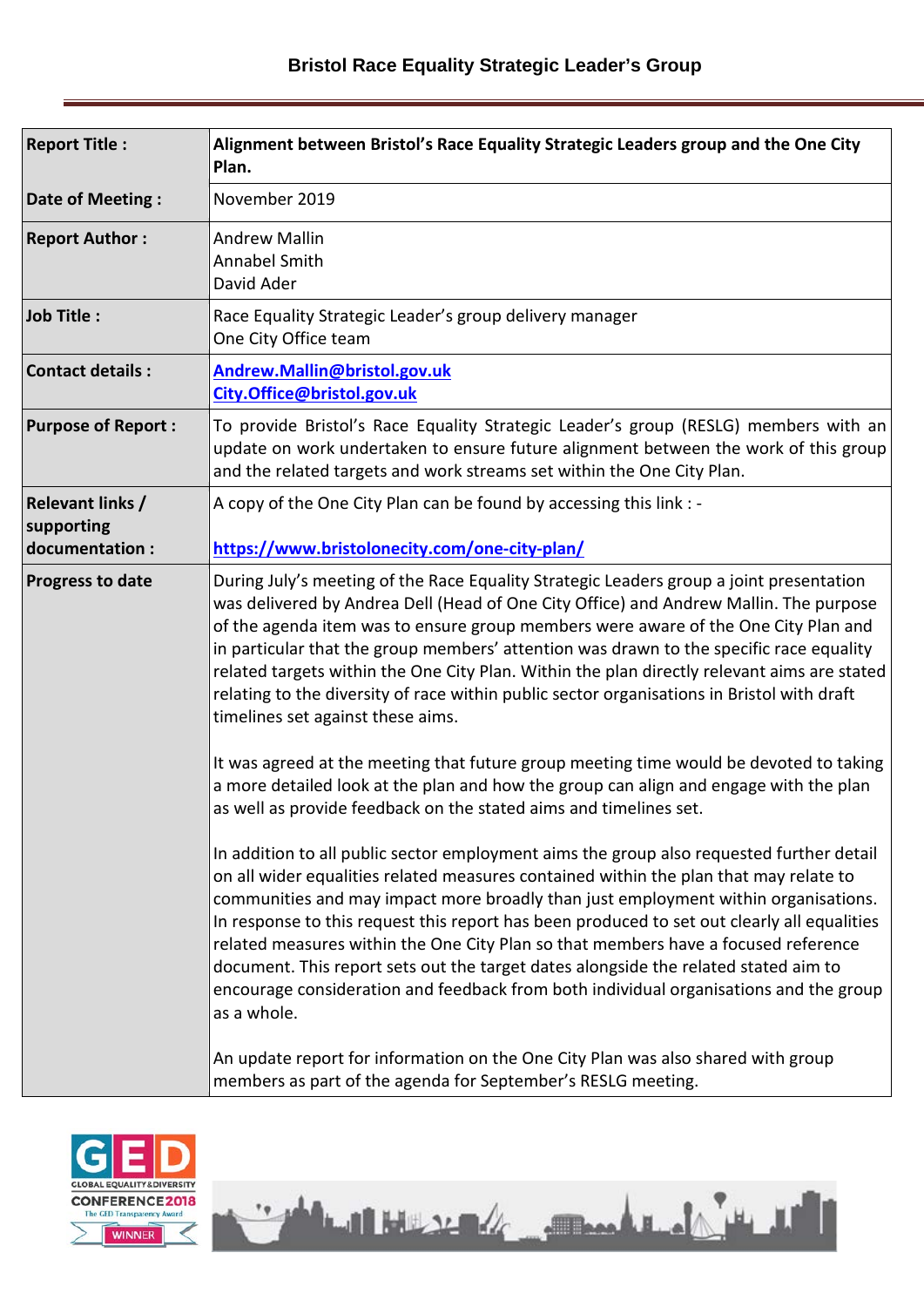|                                                            | Whilst being interconnected, the goals below are separated into the relevant key<br>themes of the plan. The intention is that each of these themes has a board that takes<br>responsibility (supported by the City Office team) for refreshing their theme in the plan,<br>looking at goals in other themes in the plan that are inter-dependent and also making<br>any suggestions on the narrative.            |                                                                                                                                                                                                                                                                                                                                                    |  |  |
|------------------------------------------------------------|------------------------------------------------------------------------------------------------------------------------------------------------------------------------------------------------------------------------------------------------------------------------------------------------------------------------------------------------------------------------------------------------------------------|----------------------------------------------------------------------------------------------------------------------------------------------------------------------------------------------------------------------------------------------------------------------------------------------------------------------------------------------------|--|--|
|                                                            |                                                                                                                                                                                                                                                                                                                                                                                                                  | The RESLG and its members are encouraged to feedback any comments on the race<br>equality or wider equality targets set below to the City Office for them to be able to feed<br>in to the relevant boards for consideration.                                                                                                                       |  |  |
|                                                            | board structures in place.                                                                                                                                                                                                                                                                                                                                                                                       | Each year the plan will be refreshed with this being the first year of having the plan and                                                                                                                                                                                                                                                         |  |  |
|                                                            | Members of the Race Equality Strategic Leaders group are invited to share suggested<br>amendments directly with the City Office team (City.Office@bristol.gov.uk), which the<br>team will share and discuss with the relevant boards ahead of the January 2020 refresh<br>of the One City Plan. The group's thoughts and suggestions can also be shared during the<br>agenda item at the November group meeting. |                                                                                                                                                                                                                                                                                                                                                    |  |  |
|                                                            | To ensure feedback is included for this year's refresh of the plan the City Office require<br>all feedback by 5pm on Wednesday 4 <sup>th</sup> December 2019.                                                                                                                                                                                                                                                    |                                                                                                                                                                                                                                                                                                                                                    |  |  |
|                                                            | meeting.                                                                                                                                                                                                                                                                                                                                                                                                         | Race Equality Strategic Leaders group members are encouraged to review the below<br>race equality related measures and associated current stated timelines and provide<br>comment individually back to the One City Office team as well as sharing thoughts with<br>the wider group members and One City Office team members present at November's |  |  |
| <b>Public sector and</b>                                   |                                                                                                                                                                                                                                                                                                                                                                                                                  | The following measures are those contained in the One City Plan that specifically related                                                                                                                                                                                                                                                          |  |  |
| wider sector<br>employment related<br><b>Race Equality</b> |                                                                                                                                                                                                                                                                                                                                                                                                                  | to public sector and wider sector employment : -                                                                                                                                                                                                                                                                                                   |  |  |
| measures within the<br><b>One City Plan</b>                | <b>Target Date</b>                                                                                                                                                                                                                                                                                                                                                                                               | <b>Stated Aim</b>                                                                                                                                                                                                                                                                                                                                  |  |  |
|                                                            | 2021                                                                                                                                                                                                                                                                                                                                                                                                             | Develop positive action programmes as Stepping Up and On-Board to                                                                                                                                                                                                                                                                                  |  |  |
|                                                            |                                                                                                                                                                                                                                                                                                                                                                                                                  | increase representation from BAME communities in managerial                                                                                                                                                                                                                                                                                        |  |  |
|                                                            |                                                                                                                                                                                                                                                                                                                                                                                                                  | positions, to better reflect city Demographics                                                                                                                                                                                                                                                                                                     |  |  |
|                                                            | 2030                                                                                                                                                                                                                                                                                                                                                                                                             | The proportion of women, BAME, LGBTQ+ and disabled staff employed                                                                                                                                                                                                                                                                                  |  |  |
|                                                            |                                                                                                                                                                                                                                                                                                                                                                                                                  | by public sector agencies reflects the diversity of the city's working age<br>population                                                                                                                                                                                                                                                           |  |  |
|                                                            | 2040                                                                                                                                                                                                                                                                                                                                                                                                             | The proportion of women, BAME, LGBTQ+ and disabled staff employed                                                                                                                                                                                                                                                                                  |  |  |

by all sectors fully reflects the diversity of the city at all levels

Latitude de Companie de la

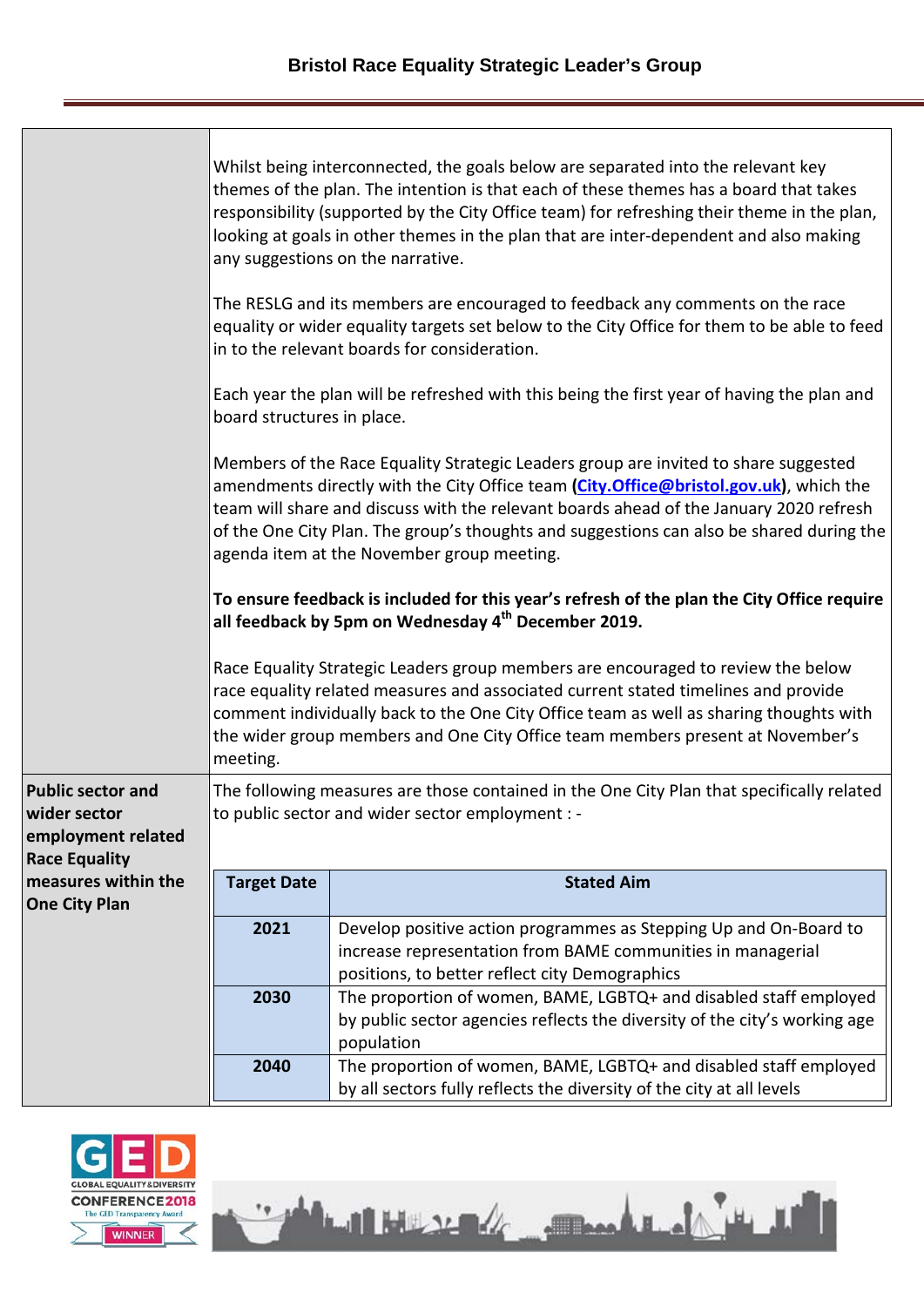| 2041 | Leadership roles across the public, private and voluntary sectors fully |
|------|-------------------------------------------------------------------------|
|      | reflect the diversity of the Bristol population                         |
| 2022 | City-wide recruitment programmes are increasing the diversity of        |
|      | school teachers in the city                                             |
| 2026 | The proportion of women, BAME, LGBTQ+ and disabled school leaders       |
|      | and teachers is representative of the city demographics                 |

## **Collation of all Race Equality related measures within the One City Plan**

During July's meeting of the RESLG, members also asked for all equality measures within the plan to be collated and shared with the group for consideration. In response to this request all equality targets and associated timescales in the One City Plan have been collated and listed below to allow future reference and response from the group collectively or by individual organisations : -

|                    | <b>Economy</b>                                                                                                                                                                                                                                         |
|--------------------|--------------------------------------------------------------------------------------------------------------------------------------------------------------------------------------------------------------------------------------------------------|
| <b>Target Date</b> | <b>Stated Aim</b>                                                                                                                                                                                                                                      |
| 2021               | Develop positive action programmes as Stepping Up and On-Board to<br>increase representation from BAME communities in managerial<br>positions, to better reflect city Demographics                                                                     |
| 2028               | A new 'Bristol Urban Skills, Innovation and Enterprise Specialist Hub' is<br>opened to support BAME entrepreneurs - designed and delivered by<br>the BAME community                                                                                    |
| 2030               | Proportion of women, BAME, LGBTQ+ and disabled staff employed by<br>public sector agencies reflects the diversity of the city's working age<br>population                                                                                              |
| 2035               | The difference in unemployment rates between diversity groups<br>including women, BAME, LGBTQ+ and disabled people within the city<br>continues to decrease                                                                                            |
| 2039               | Bristol has a high proportion of exhibitions and projects of national and<br>international significance compared to peer cities including a cultural<br>programme that celebrates the whole city and is representative of its<br>diversity and history |
| 2040               | The proportion of women, BAME, LGBTQ+ and disabled staff employed<br>by all sectors fully reflects the diversity of the city at all levels                                                                                                             |
| 2041               | Leadership roles across the public, private and voluntary sectors fully<br>reflect the diversity of the Bristol population                                                                                                                             |

<u>Latituse & Josef Latitud</u>

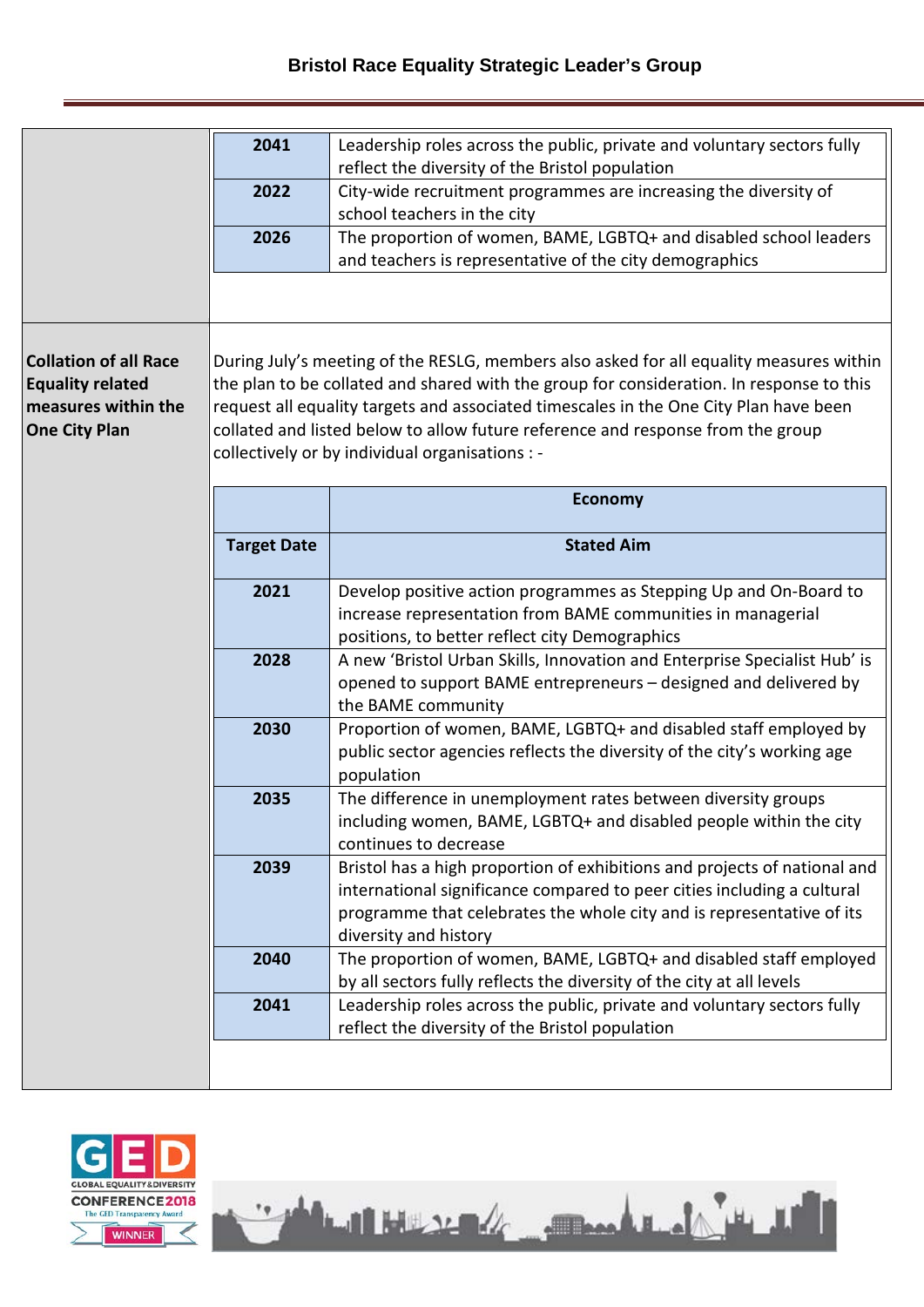| <b>Learning and Skills</b> |                                                                                                                                                                                                                                                                                                                                                                                        |  |  |
|----------------------------|----------------------------------------------------------------------------------------------------------------------------------------------------------------------------------------------------------------------------------------------------------------------------------------------------------------------------------------------------------------------------------------|--|--|
| <b>Target Date</b>         | <b>Stated Aim</b>                                                                                                                                                                                                                                                                                                                                                                      |  |  |
| 2022                       | City-wide recruitment programmes are increasing the diversity of<br>school teachers in the city                                                                                                                                                                                                                                                                                        |  |  |
| 2026                       | The proportion of women, BAME, LGBTQ+ and disabled school leaders<br>and teachers is representative of the city demographics                                                                                                                                                                                                                                                           |  |  |
| 2040                       | 1. Every child who is educated in Bristol will be given equal opportunity<br>of paid employment in the city irrespective of the neighbourhood they<br>grew up in or any protected characteristics (such as race, religion or<br>belief, disability, sex, sexual orientation or gender reassignment)<br>2. The educational attainment gap is not linked to protected<br>characteristics |  |  |
| 2041                       | All Bristol school curriculums include modules which explore the<br>cultural diversity and history of Bristol's communities                                                                                                                                                                                                                                                            |  |  |

| <b>Homes and Communities</b> |                                                                                                                                                                  |  |
|------------------------------|------------------------------------------------------------------------------------------------------------------------------------------------------------------|--|
| <b>Target Date</b>           | <b>Stated Aim</b>                                                                                                                                                |  |
| 2031                         | There is a significant reduction in the disproportionate likelihood of<br>people from black and ethnic minority (BAME) backgrounds being<br>stopped and searched |  |
| 2033                         | Trust in the police amongst BAME communities has improved as<br>evidenced by local surveys and community outreach programmes                                     |  |

| <b>Health and Wellbeing</b> |                                                                            |  |
|-----------------------------|----------------------------------------------------------------------------|--|
| <b>Target Date</b>          | <b>Stated Aim</b>                                                          |  |
| 2035                        | Everyone in Bristol has access to digital applications for medical, social |  |
|                             | care and other service provision improving equal access to services        |  |
|                             | and information improving health outcomes                                  |  |
| 2038                        | Inequalities in mental health problems for BAME communities are no         |  |
|                             | longer disproportionate compared to the city as a whole                    |  |
| 2042                        | Inequalities in early cancer diagnosis have been significantly reduced     |  |
| 2044                        | The strong and persistent link between social inequalities and             |  |
|                             | disparities in health outcomes will have been addressed as                 |  |
|                             | recommended by the Marmot Review 2010                                      |  |